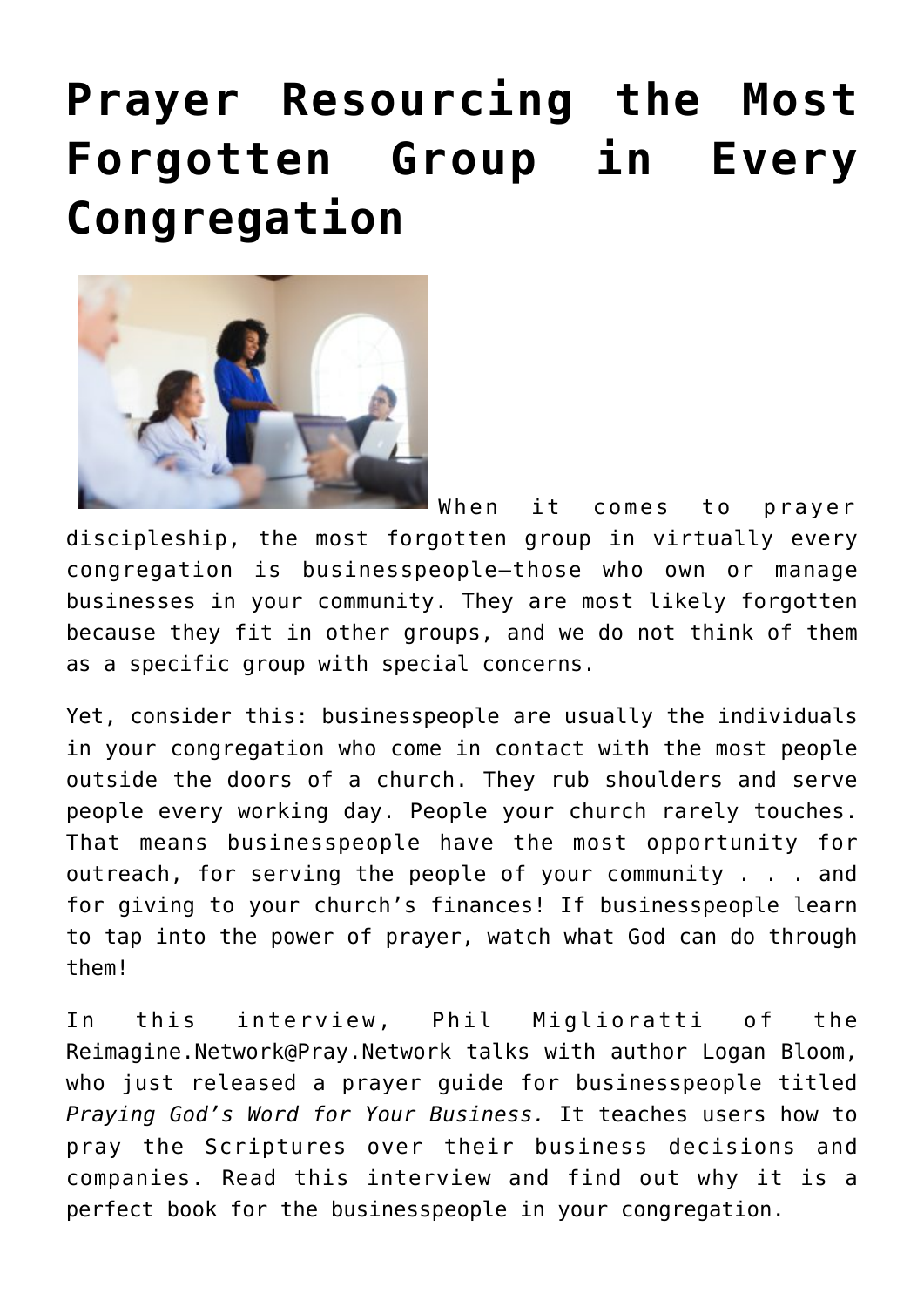**PHIL:** Your biography in the book has several interesting descriptors. Illuminate us on how you live out your calling.

**LOGAN:** From my early days in ministry, I have been gripped by Jesus' example of servant leadership. These days, true examples of servant leadership are incredibly rare. Precious few have seen it clearly modeled by a mentor. I resolved in my youth to pursue the model of servant leadership, and though I didn't realize this when I started, the servant-leader model is crucial to the expansion of the kingdom of God and the flourishing of our communities.

Now, God has graciously positioned me to influence influencers in various social sectors. I build relationships with church leaders, business leaders, and political leaders and encourage them in their calling and toward collective impact. This has produced many opportunities in our city where local pastors, key business leaders, and public officials are praying together and cooperating to solve critical social needs.

The stories are truly remarkable, and Jesus is stirring similar movements of servant leadership in cities across America.

**PHIL:** Agree or Disagree? While business is the focus of each of the "50 Prayers That Will Transform Your Company," a reader can easily apply the scripture and the prayers to: Congregational Ministry? Spiritual Maturity? Impacting Community? Serving Family?

**LOGAN:** While I agree conceptually, I do feel that herein lies a holy invitation of the Lord. PrayerShop Publishing offers a variety of excellent resources on prayer for many familiar themes, but until now business was not one of them. In all my research for this book, we found that business leaders are generally an underserved demographic when it comes to prayer in most churches. This book is one of many emerging resources that can be the kindling of awakening among business leaders,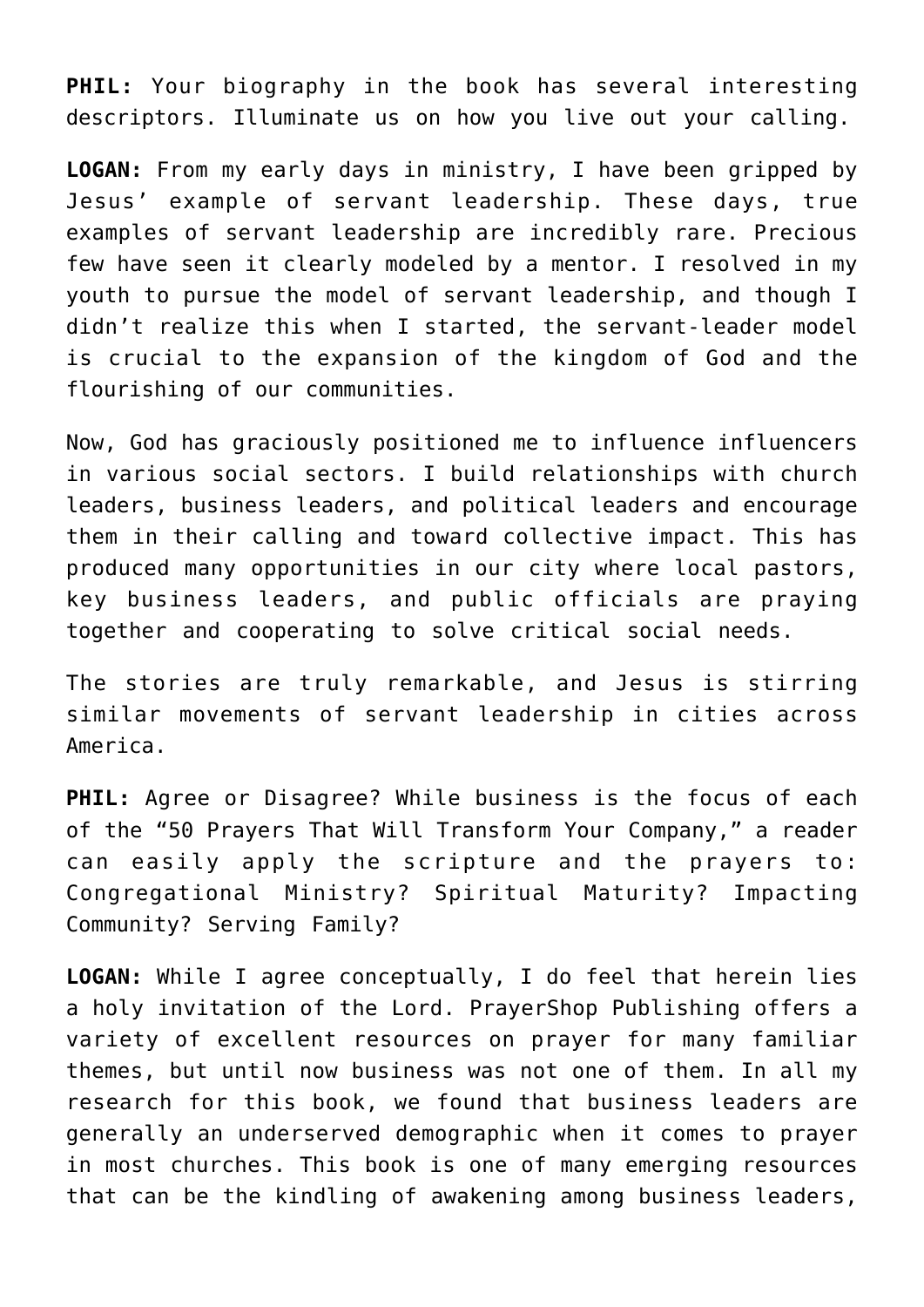and Jesus is inviting us into it through prayer. So, I would encourage you not to redirect these prayers so quickly. Jesus is eager to talk to us about our businesses today.

**PHIL:** What is your model of "equipping leaders in every social sector with the spirit of Jesus?"

**LOGAN:** Expanding more on the model of servant leadership, there are a few practical habits that have helped me over the years. The first is to make yourself available to connect with other leaders outside of your immediate circle. The kingdom of God moves at the speed of relationships, and often it doesn't move at all because we're too busy to build any relationships!

Second, bring no agenda. Most successful leaders are inundated with requests, but they are refreshed when someone simply wants to encourage them without any strings attached.

Third, pray together with other leaders. You could be a pastor, business leader, educator, doctor, or a public servant. Every leader will benefit by practicing these three simple steps. From there, Jesus will draw you into where He is at work in your city. You can see some humble examples of what Jesus is doing among the leaders in our city at our website: [citychurchar.org.](https://citychurchar.org)

**PHIL:** What is the vision and passion you want readers to experience as they yield to the work of the Holy Spirit to respond to scripture and pray the written prayers?

**LOGAN:** As you dive into this book, you will begin to encounter the vision and passion of Jesus for your business and the businesses of your city. Jesus has a business plan for the redemption of the world, and you are in it! Most business leaders are unaware that Jesus cares for their business and that heaven's economy is available to them. The more time that I have spent praying for business leaders, the more I have realized how far Jesus' vision and passion exceed my expectations. This book is a tool to grow in relationship and